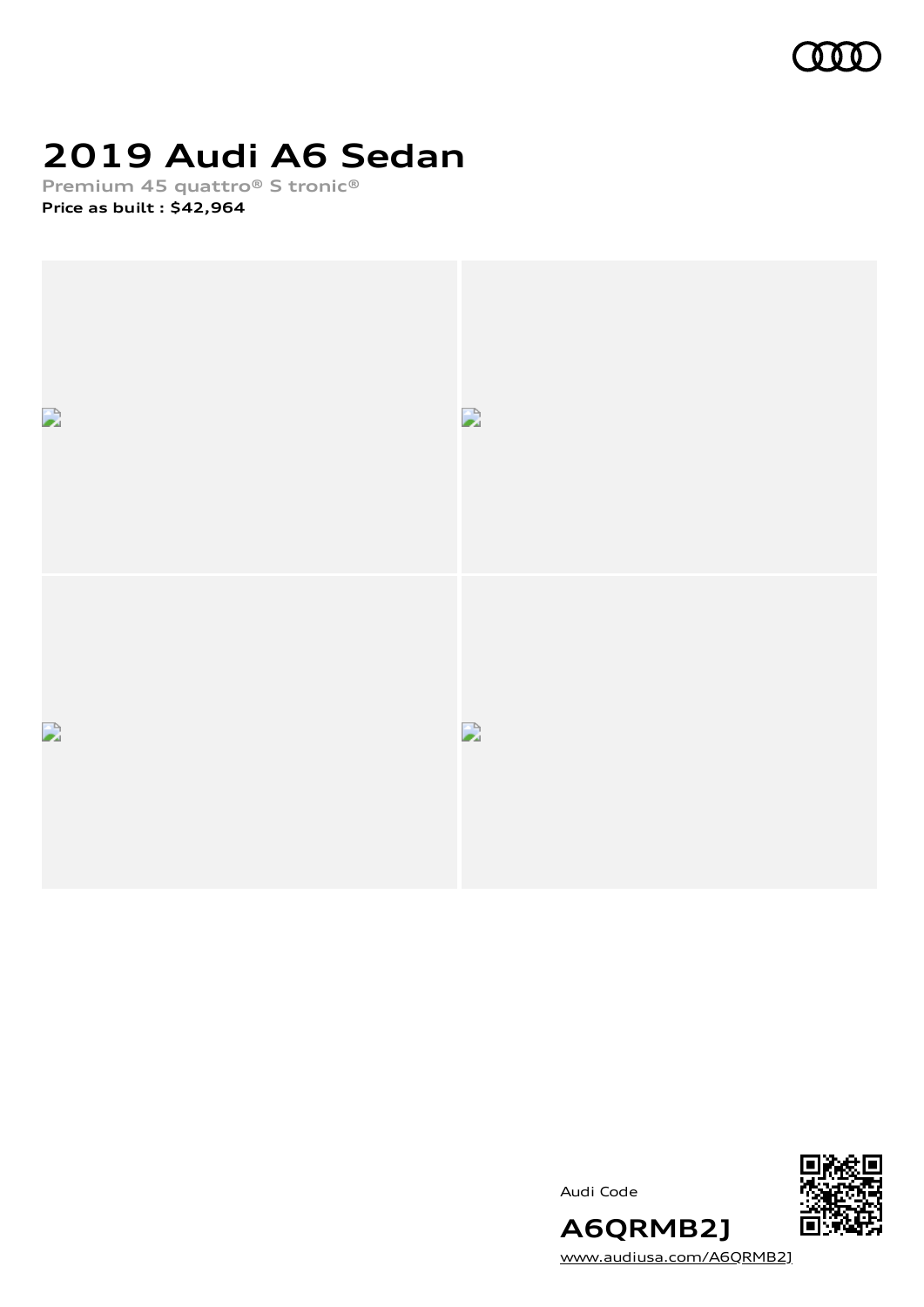### **Summary**

| Audi 2019 Audi A6 Sedan                               |
|-------------------------------------------------------|
| Premium 45 quattro <sup>®</sup> S tronic <sup>®</sup> |

**Price as buil[t](#page-8-0)** \$42,964

 $\overline{\phantom{a}}$ 

#### **Further Information**

|                 | N٥          |
|-----------------|-------------|
| Mileage         | 2,276 miles |
| Type of vehicle | Used car    |

**Warranty**

#### **Interior colour**

**Exterior colour**

Glacier White metallic

| Seats     | Pearl Beige with Agate Gray<br>stitching |
|-----------|------------------------------------------|
| Dashboard | Granite Gray/Pearl Beige                 |
| Carpet    | Pearl Beige                              |
| Headliner | Lunar Silver                             |

#### **Audi Code** A6QRMB2J

**Your configuration on www.audiusa.com** [www.audiusa.com/A6QRMB2J](https://www.audiusa.com/A6QRMB2J)

**Commission number** 8848efc10a0e09a92577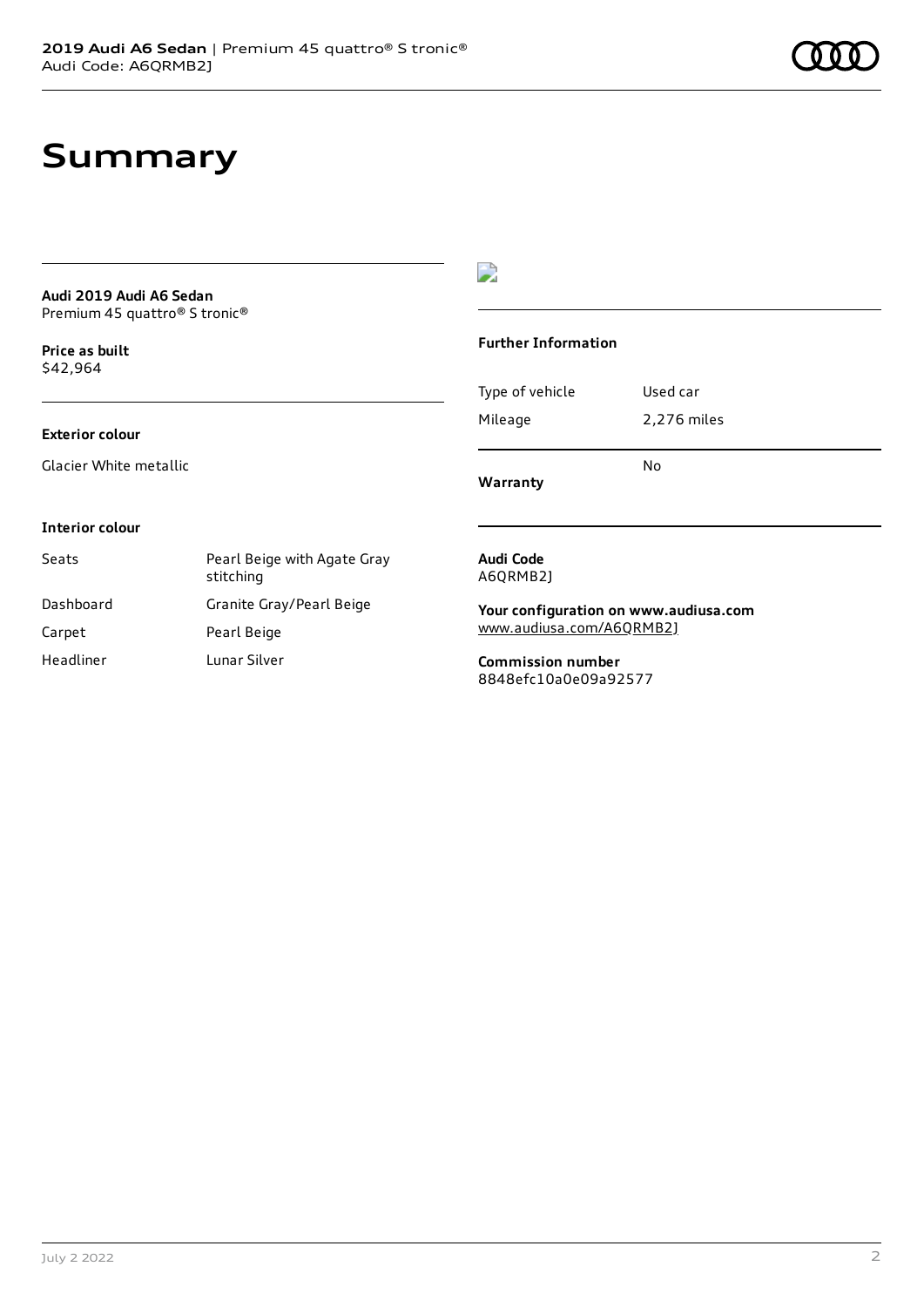# **Equipment**

Glacier White metallic

Audi advanced key

Power-adjustable, power-folding, auto-dimming, heated exterior side mirrors with memory

Convenience package

Fine Grain Ash Natural Brown Wood inlays

Audi pre sense® rear

Audi side assist

Audi phone box



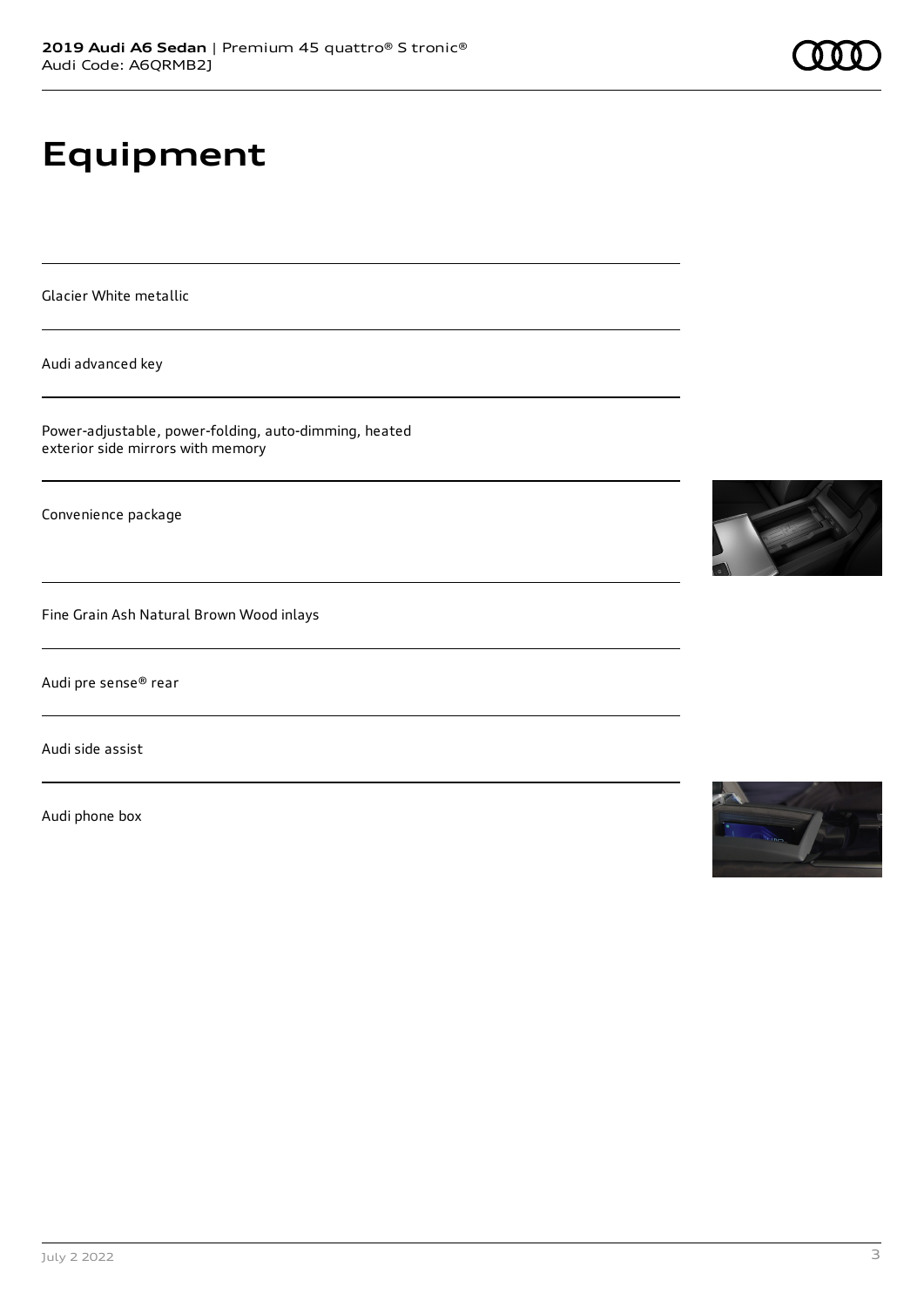### **Standard features**

### **Safety and Security**

| 4UH             | Driver and front passenger airbags incl. knee<br>airbags                          |
|-----------------|-----------------------------------------------------------------------------------|
| 8T <sub>2</sub> | Cruise control with coast, resume and<br>accelerate features                      |
| VC <sub>2</sub> | Garage door opener (Homelink®)                                                    |
| 6Y <sub>2</sub> | Top speed electronically limited to 130 mph                                       |
| QZ7             | Electromechanical power steering                                                  |
| 7K <sub>6</sub> | Tire-pressure monitoring system                                                   |
| 4X3             | Head/thorax side airbags                                                          |
| 3B7             | ISOFIX child seat mounting and Top Tether<br>anchorage point for outer rear seats |
|                 |                                                                                   |

#### **Exterior**

| 0PO   | Dual exhaust outlets                     |
|-------|------------------------------------------|
| 1S1   | Vehicle tool kit and vehicle jack        |
| 1 B A | Dynamic suspension                       |
| 0N1   | Standard rear axle                       |
| 81T   | Full LED headlights                      |
| 196   | All-season tires 245/45 R19 102H xl      |
| 8SP   | LED taillights with dynamic turn signals |
| 4KC   | Heat-insulating glass                    |
| 47B   | Aluminum trim around exterior windows    |
| CF1.  | 19" 10-spoke-dynamic design wheels       |
|       |                                          |

#### **Interior**

| QE1 | Storage package   |
|-----|-------------------|
| 3FB | Panoramic sunroof |

#### **Interior**

| 7M1             | Aluminum door sill inlays                                      |
|-----------------|----------------------------------------------------------------|
| 6N)             | Cloth headliner                                                |
| KH <sub>5</sub> | Three-zone automatic air conditioning                          |
| 41 7            | Auto-dimming interior rear view mirror with<br>digital compass |
| QQ1             | LED interior lighting package                                  |
| 2C              | Electric steering wheel adjustment                             |
| 7HB             | Leather package                                                |
| 6F2             | Center front armrest                                           |
| 7F <sub>9</sub> | Leather-wrapped gear selector                                  |
| 4F <sub>2</sub> | Electric tailgate/trunk lid release from inside                |
| 5XF             | Dual front sun visors with lighted vanity<br>mirrors           |
| 3NT             | Split folding 40:20:40 rear seatbacks                          |
| N4M             | Leather seating surfaces                                       |
| 4A3             | <b>Heated front seats</b>                                      |
|                 |                                                                |

#### **Infotainment and Driver Assistance**

| 6K8             | Audi pre sense <sup>®</sup> front                                                            |
|-----------------|----------------------------------------------------------------------------------------------|
| 2H1             | Audi drive select                                                                            |
| IT3             | Audi connect CARE, PRIME & PLUS (limited<br>time subscription)                               |
| IU1             | Audi smartphone interface                                                                    |
| IW <sub>3</sub> | Audi connect <sup>®</sup> emergency and service call                                         |
| 7X2             | Parking system plus                                                                          |
| UF8             | USB Audi music interface with Audi<br>smartphone interface (Android Auto & Apple<br>CarPlay) |
| KA7             | Rearview camera                                                                              |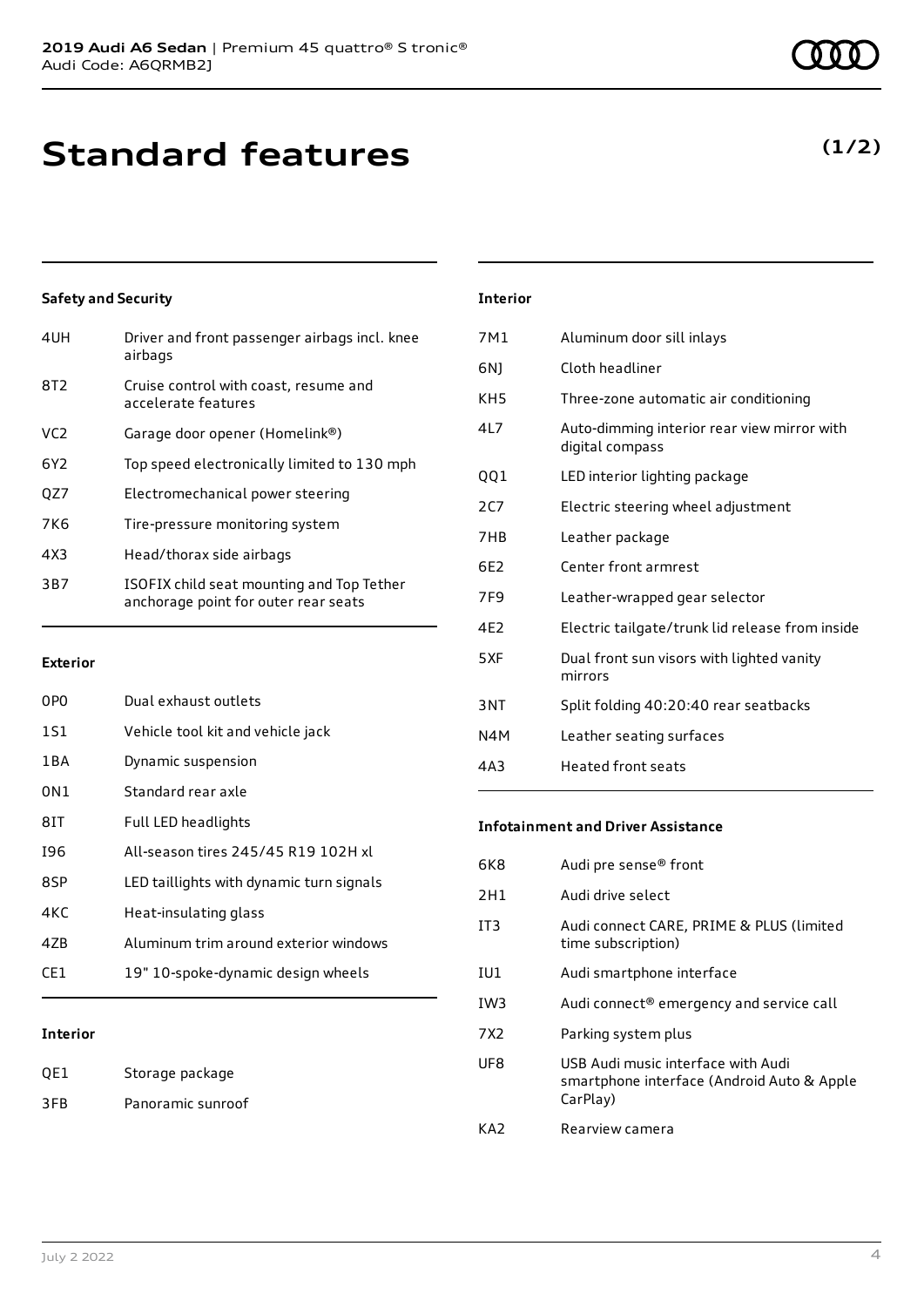### **Standard features**

#### **Infotainment and Driver Assistance**

| 8G1 | High beam assistant                                |
|-----|----------------------------------------------------|
| 9VD | Audi sound system                                  |
| 9S7 | Color driver information system                    |
| 7UG | MMI <sup>®</sup> Navigation plus with Audi connect |
| EL3 | Audi connect® with online services                 |
| I8V | MMI radio - 8.8" screen size                       |
| 613 | Lane departure warning                             |
| OV3 | Sirius XM® Satellite Radio                         |

July 2 2022 5

### **(2/2)**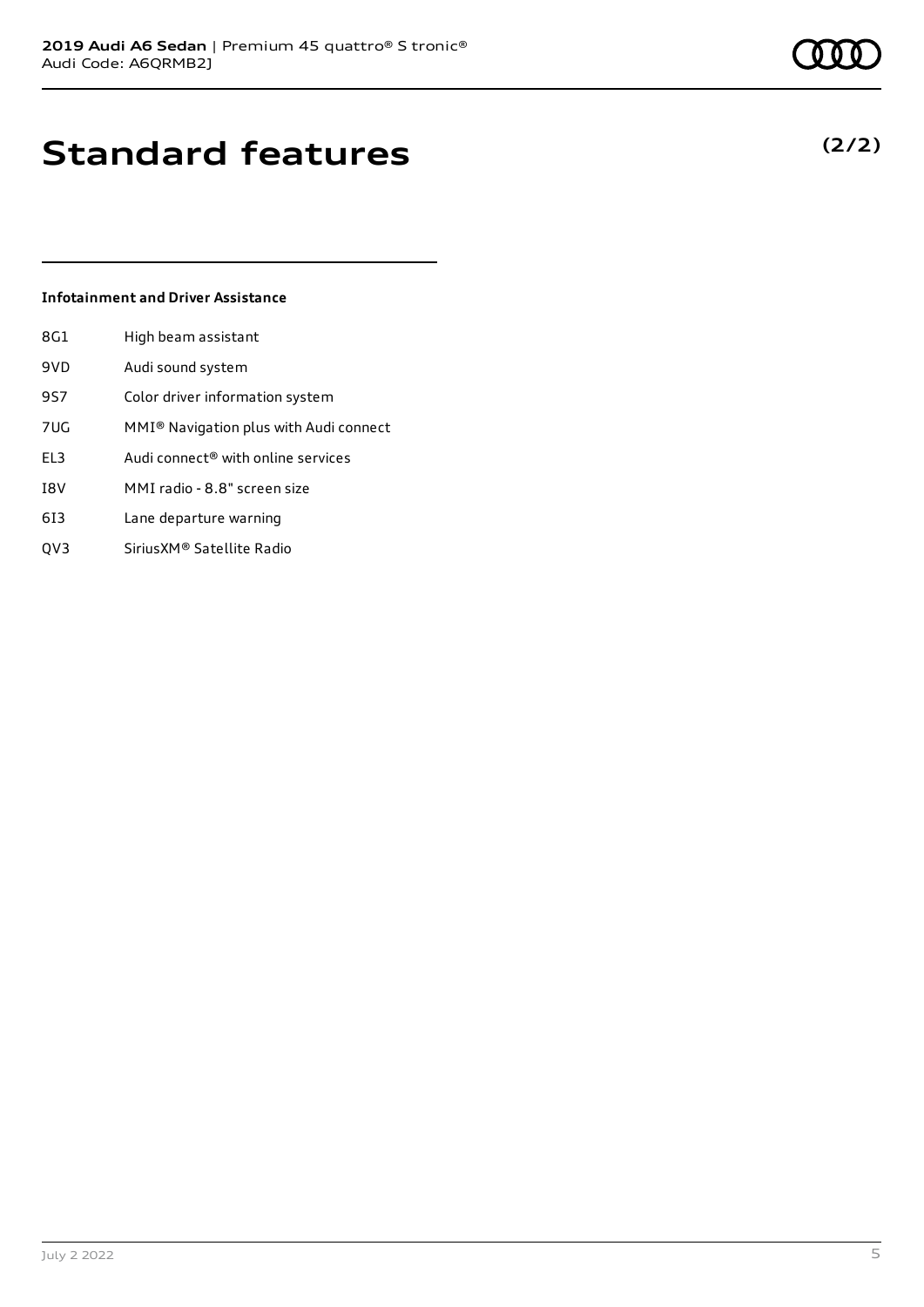### **Dealer remarks**

CARFAX One-Owner. Audi West Palm Beach is proud to offer this Beautiful 2019 Audi A6. This 2.0T Premium A6 is beautifully finished in Glacier White Metallic and complimented by Pearl Beige w/Leather Seating Surfaces. This vehicle comes well equipped with Only 1 owner!, Quattro All Wheel Drive, Audi MMI Navigation, Audi Virtual Cockpit, Apple Car Play, Rearview Camera, Audi Side Assist, Audi Premium Sound, LED Daytime Running Lights, Bluetooth Connectivity, Convenience Package, Keyless Entry, Navigation, ONE OWNER, LOW MILES, CONVENIENCE PACKAGE, AUDI PHONE BOX, AUDI ADVANCED KEY, AUDI MMI NAVIGATION, POWER SUNROOF, AUDI SIDE ASSIST, BLUETOOTH, and BACKUP CAMERA.

Odometer is 25763 miles below market average! Priced below KBB Fair Purchase Price!

At Audi West Palm Beach, We promise to provide you a tailor made luxury automotive experience not found anywhere. Audi West Palm has been serving South Florida and beyond for more than 20 years as an authorized Audi location based in West Palm Beach, FL. Our professional, highly-trained staff values your time, and is committed to ensuring you find the most suitable new or used luxury vehicle for your lifestyle. \* All pricing and details are believed to be accurate, but we do not warrant or guarantee such accuracy. The prices shown above may vary from region to region, as will incentives and are subject to change without notice. Prices and payments do not include tax, tags, finance charges, doc charges, emission testing charges or other fees required by law, vehicle sellers or organizations. While every effort has been made to ensure display of accurate data, the vehicle listings within this website may not reflect all accurate vehicle items. Accessories and color may vary. All inventory listed is subject to prior sale. The vehicle photo displayed may be an example only. Vehicle photos may not match exact vehicles. Please confirm vehicle price with dealership. See dealer for details. Vehicle pricing subject to change based on inventory supply and market pricing.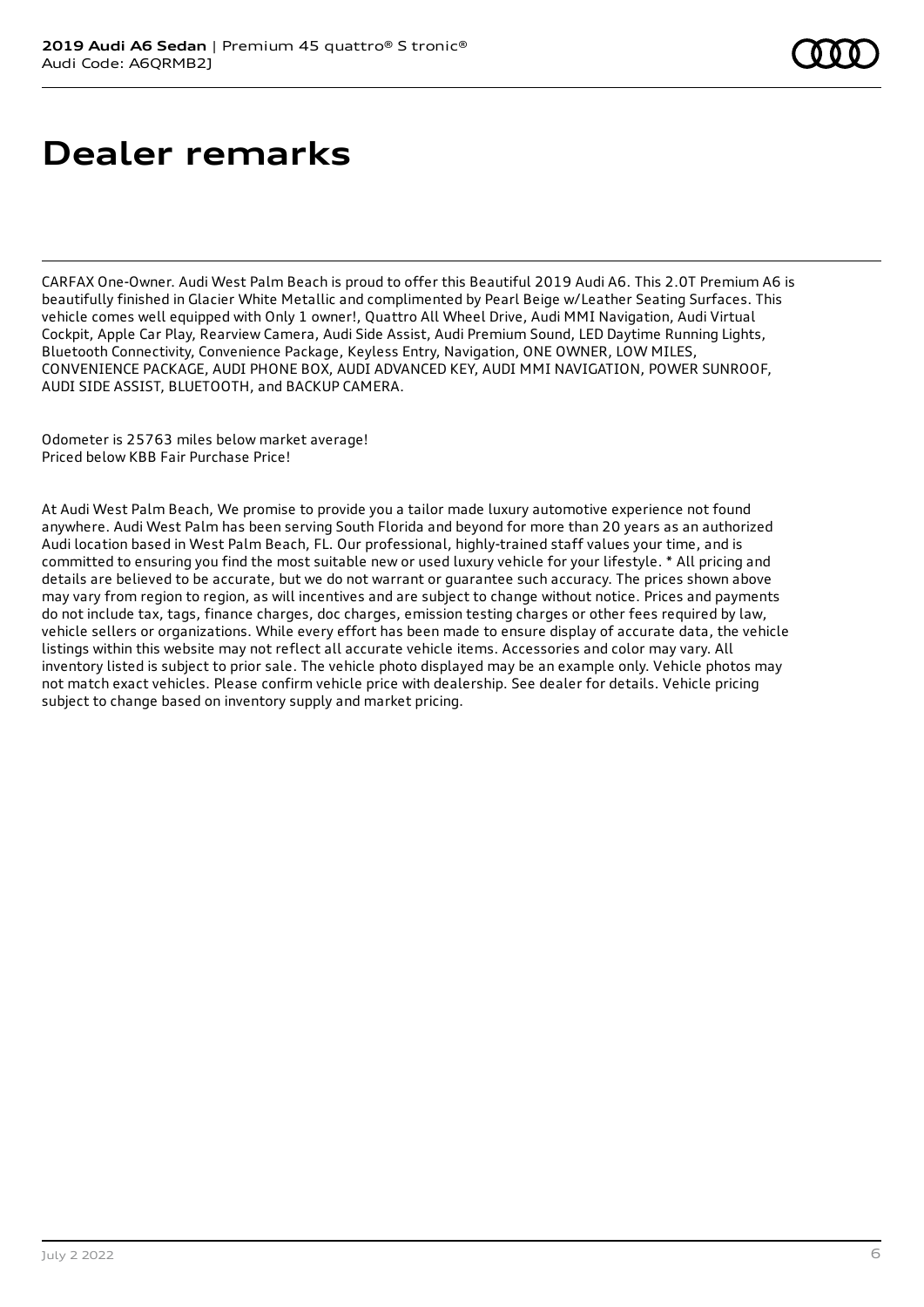### **Technical Specifications**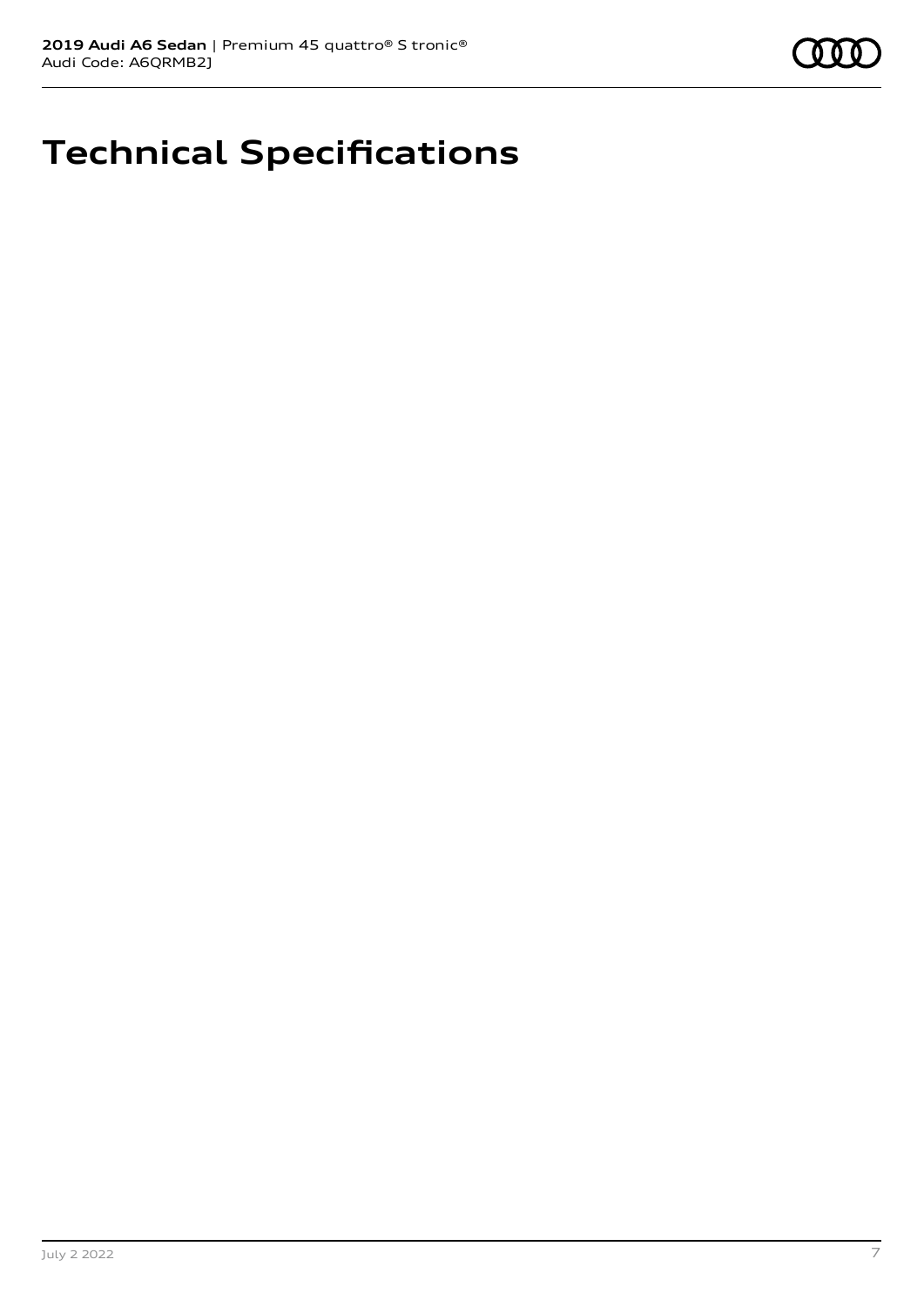### **Contact**

Dealer **Audi West Palm Beach**

2101 Okeechobee Blvd 33409 West Palm Beach FL

Phone: +15616882000 FAX: 5612423188

www: [https://www.audiwestpalmbeach.com](https://www.audiwestpalmbeach.com/)